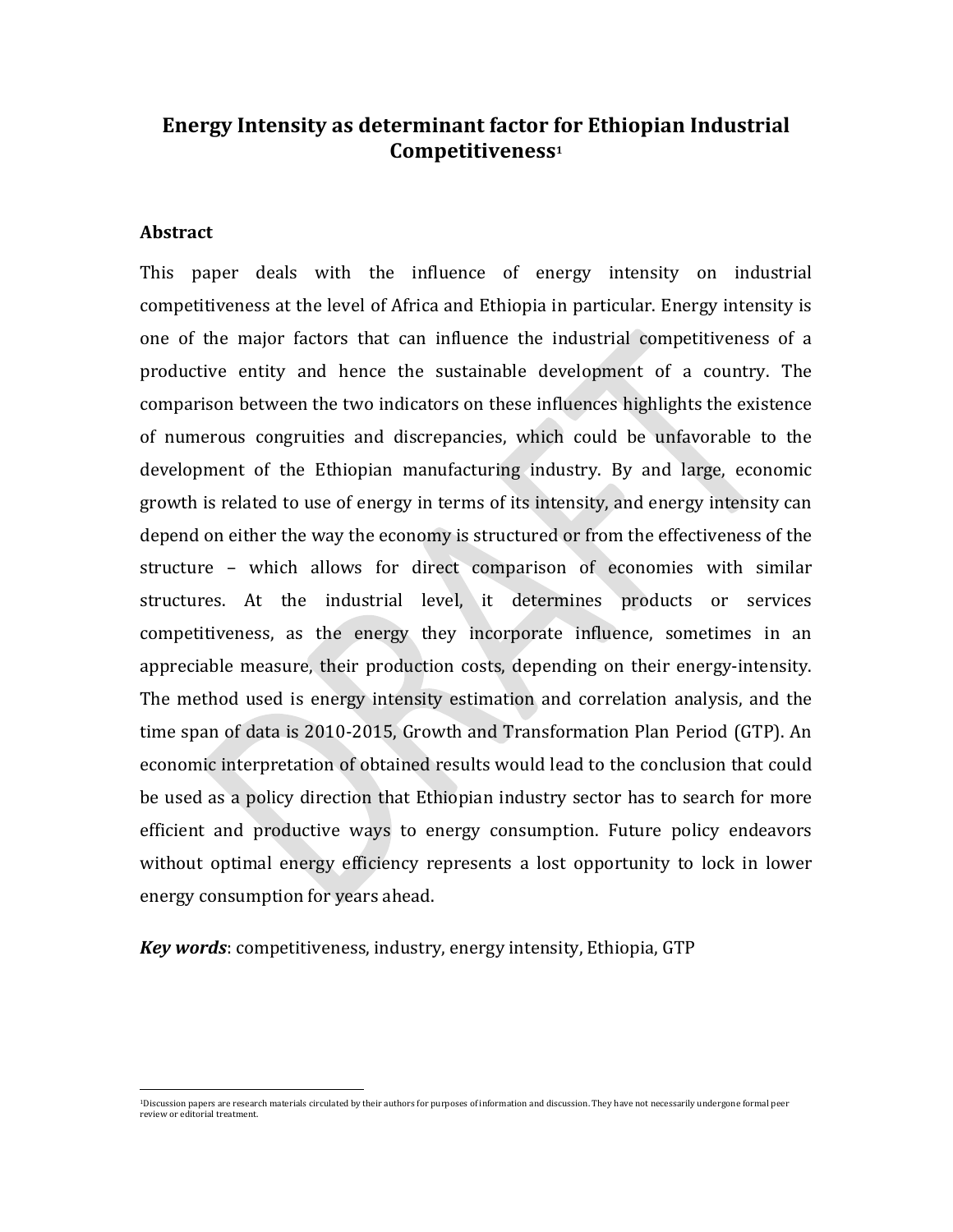## **I.** Introduction

Energy is essential input to the development of industrial sector and its competitiveness in modern economies. Industrial sectors in particular are seen as the major consumers of energy resources. The growing demand for energy raises the doubts on whether there would be a secure energy supply in the future, or whether many industries will be able to remain competitive in the global markets. Hence, the sustainability of the current patterns of power usage has gained such prominence in recent years that it seems justified to pay particular attention to the matter (Manuela et al., 2014). Energy intensity represents – along with labor, human and financial capital, technology and innovation potential - another major factor which significantly influences the industrial competitiveness of a productive entity and a country's future economic growth (Russu C.,2012; Vosylius et al., 2013). It is therefore not surprising that many governments have emphasized energy efficiency opportunities during the current economic slowdown, as a way to stimulate their faltering economies.

Most fundamentally, economic development is the pursuit of a better life, and progress towards social-development objectives. Energy is an essential factor for sustainable development and poverty eradication. A country's sustainable development path depends on the rates of economic growth, which in turn is related to use of energy in terms of intensity and price/cost. The researches linked to economic growth and energy consumption are seen as the growing trend in scientific literature. Attempts are made to investigate the casual relationship between economic growth and energy consumption. For instance, Narayan and Smyth (2008) have observed the situation in the G7 countries and concluded capital formation and energy consumption have had a positive effect on real GDP in the G7 countries". A recent IEA studyalso claims thatif European Union countries were to fully exploit the potential of energy efficiency, GDP would grow by up to  $1.1\%,2$ .

 

<sup>2</sup>http://www.iea.org/bookshop/475-Capturing\_the\_Multiple\_Benefits\_of\_Energy\_Efficiency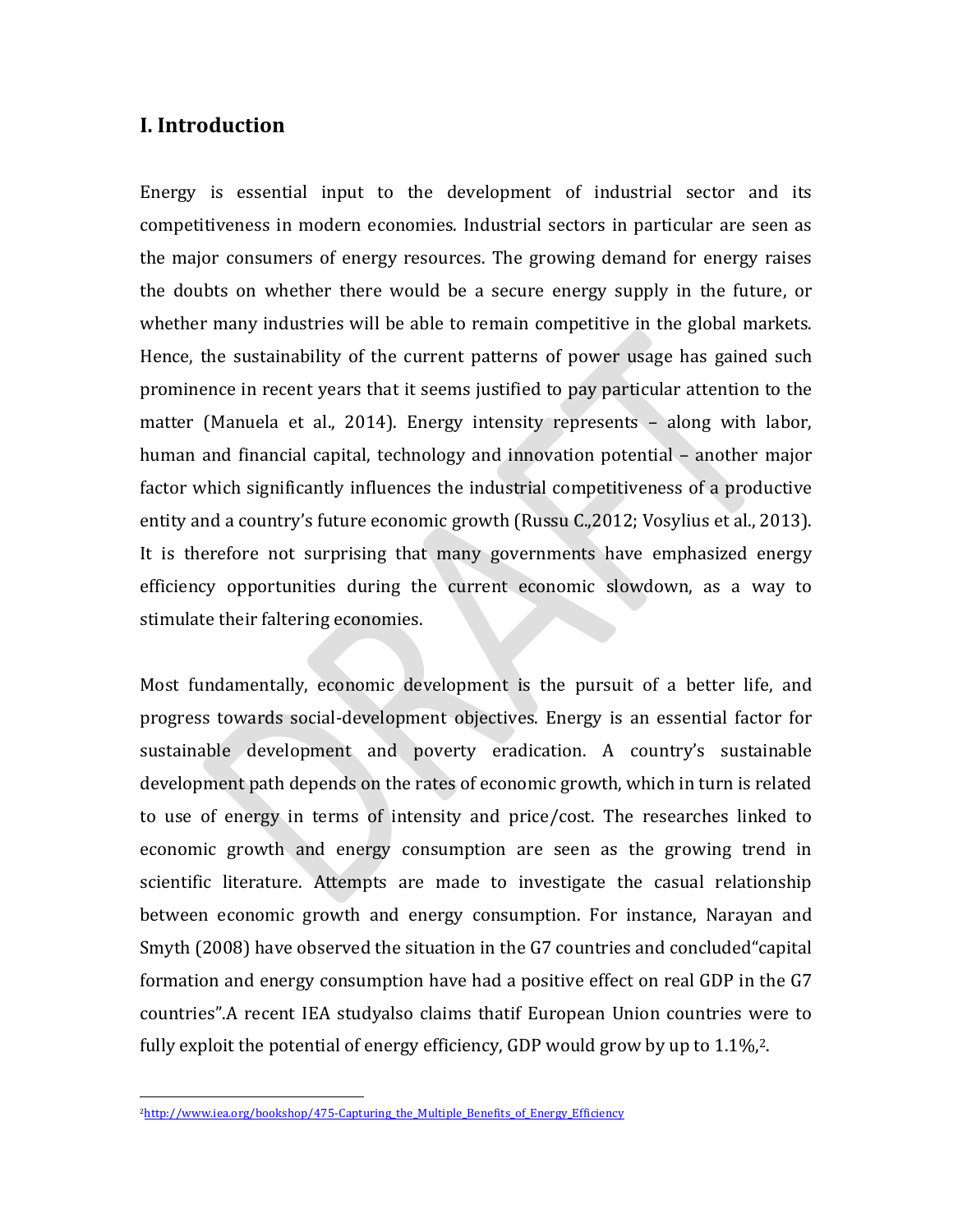Many energy efficiency studies emphasize the importance of both implementation of efficiency measures and dealing with individual industryproductivity. Other industrial studies also highlight the importance of technology, economies of scale, energy efficiency-oriented policies and firm-level management strategies in energy efficiency improvement within the particular industry. In the Ethiopian context, however, there is a shortage of the detailed studies on energy intensity in the manufacturing sector of the country. A few notable studies performed by researchers include more general investigations at macro-economic level.

Often, energy efficiency is only on the periphery of the debate over climate protection, which instead focuses on issues like  $CO<sub>2</sub>$  reduction, increasing renewable energyresources and decreasing fossil fuel consumption. But according to  $IEA(2014)$ , energy efficiency has long ceased to be a hidden fuel that only relates to energy saving among consumers. On the contrary, energy efficiency leads to macroeconomic growth, long-term climate protection and greater energy security.

The main objective of this research is to evaluate the perspectives of energy efficiency development in Ethiopian industrial sectorand, in particular, in manufacturing sector, and estimate the intensity of energy consumption during the first five years of Growth and Transformation Plan (GTP-I) which was executed between 2010 and 2015. Ethiopia is one of the few African countries that have formulated and implemented a full-fledged industrial development strategy. The industrial sector offers tremendous opportunity for energy savings, and a significant opportunity to instill the tenets of energy efficiency within facilities that, in turn, employ and influence millions of people. It would be an attractive target sector for government and private investors looking to reach new levels of energy savings through efficiency measures. The sector itself, working constantly to increase shareholder value and reduce expenses, has found energy efficiency investments to be an attractive avenue to achieve those ends. Additionally, as climate change awareness and mitigation strategies increase, energy efficiency will likely be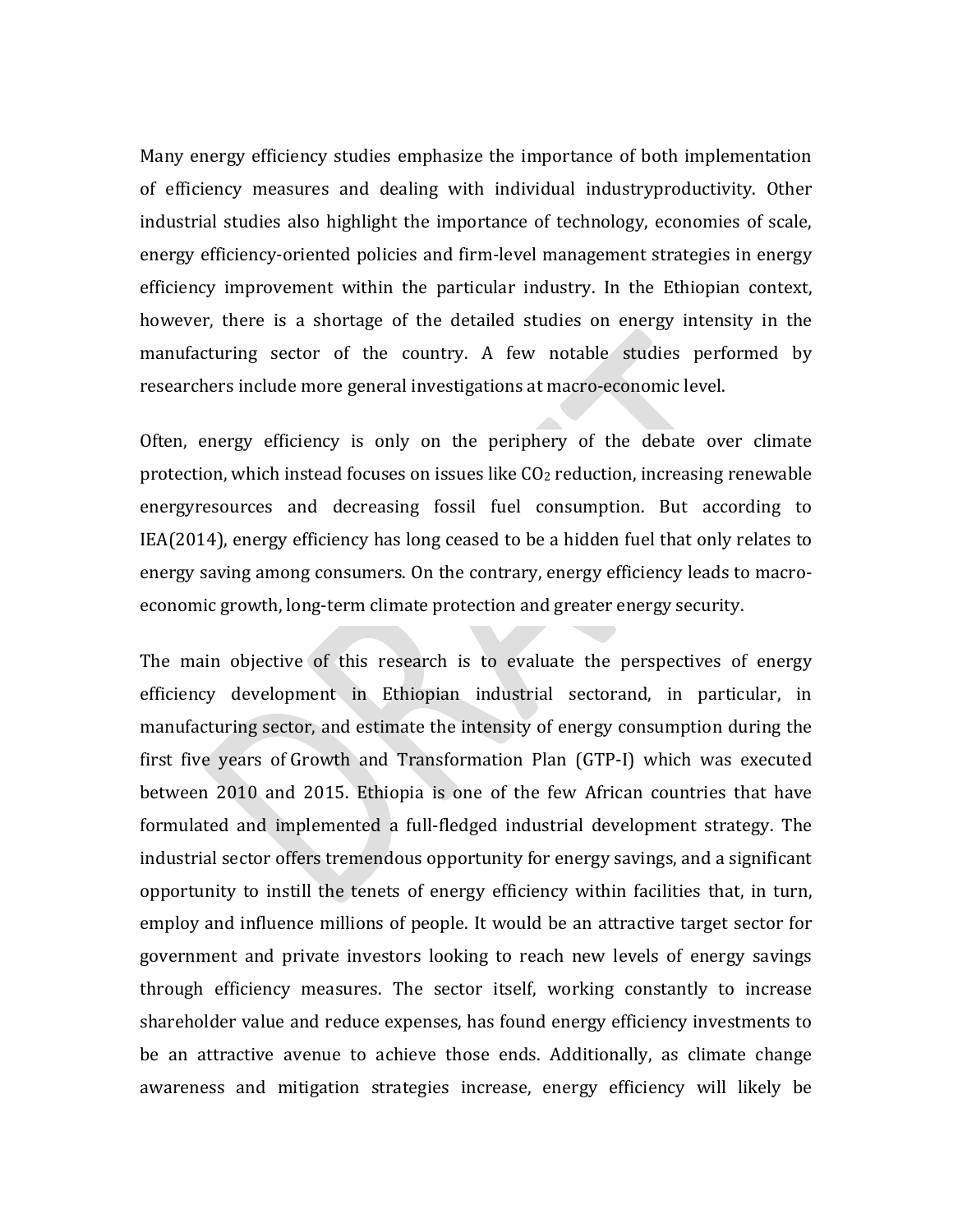increasingly prioritized as a critical solution to reduce harmful greenhouse gas emissions.

Ethiopia's economy is chiefly led by agriculture;however, the growth base isbroadening, with increasing contributions to GDP from services and industry. As projections show, by 2025, the share the agriculture sector would be only 29% of the economy, while industry and services would take  $32\%$  and  $39\%$  respectively. Accounting for about one-third of all end-use energy in Ethiopia, the industrial sector consumes more energy than any other sector. While industrial energy efficiency has increased steadily over the past five years, there are still tremendous opportunities for energy savings, as well as the potential to instill the tenets of energy efficiency in the industrial sector.

The evaluation methodology includes quantitative and qualitative research methods: the analysis of data collected through primary and secondary sources. The necessary information for the evaluation was obtained from the strategic documents, statistical data sources, and interviews with the experts. The methodology is guided by the measurement of energy intensity based on the theoretic energy intensity estimation framework and correlation analysis. It covers the data of energy consumption and output in Ethiopian manufacturing specific subsectors, which appear to be high-energy intensive industries, and thesub-sectors during the studyperiod. Similar to the production side, statistics of energy consumption are compiled from industrial survey results andenergy balances equation. The EIA statistics and analysis are also used as data source, as its industrial branch level is far more detailed than in the ESIC database.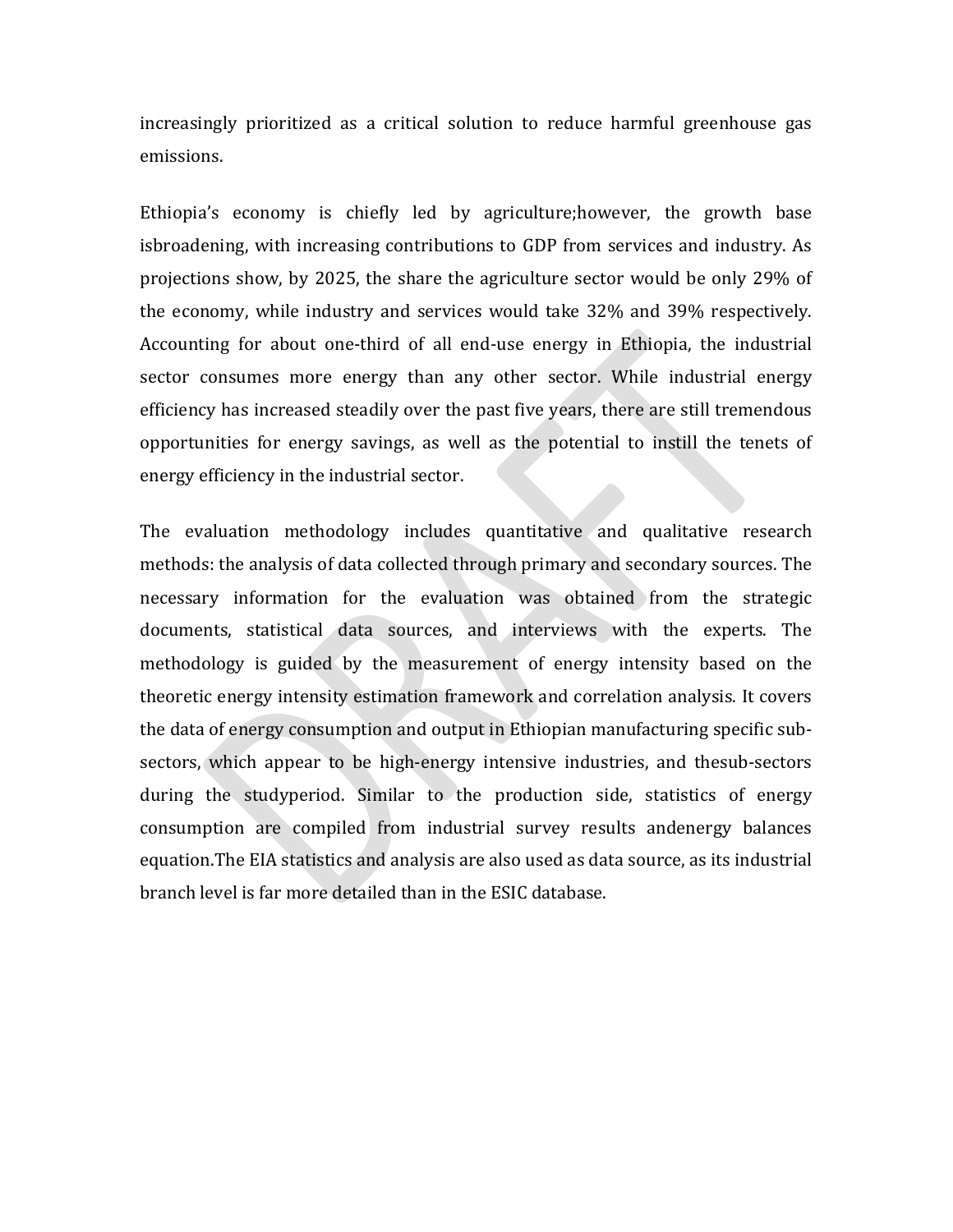# **II. Energy Intensity: Background**

Energy development, interpreted broadly to mean increased provision and use of energy services, is an integral part of enhanced economic development (Toman and Jemelkova, 2003). The development and status of the energy sector is very much related and depends on a country's level of socio-economic development. The linkages of energy, toother economic inputs, and activities clearly change significantly as an economy moves through different stages of growth.Energy use increases as more economic sectors develop and more channels for flow are opened. Economic diversity, as measured by the number of economic sectors using energy and the equitability of flows between them, generally increases (Templet, H. 1999). Generally, developing countries rely more on increasing energy use to increase output while developed countries tend to become more diverse as a means of increasing outputs. Hence, sustainability is enhanced by strategies, which promote diversity and resource use efficiency in economic systems.

One of the most useful ways to measure energy efficiency is to calculate how many units of energy are required to produce a unit of wealth  $-$  this is known as energy intensity. Energy intensity changes over time and varies significantly by types of economic activities and across countries. High-energy intensity usually indicates low energy use efficiency to convert energy to Gross Domestic Product (GDP). In theory energy intensity can be measured in a variety of ways, but a useful convention is to divide the total annual energy consumption for a nation, expressed in British Thermal Units (BTUs), by the country's GDP for the same year. This implies, the fewer BTUs per dollar of GDP, the better the score.<sup>3</sup>

Many attempts have been made to investigate the casual relationship between efficiency and greenhouse gas (GHG) emission. Energy efficiency represents about 40% of the GHG emission reduction potential that can be realized at a cost of less

 3<br>http://www.ecoworld.com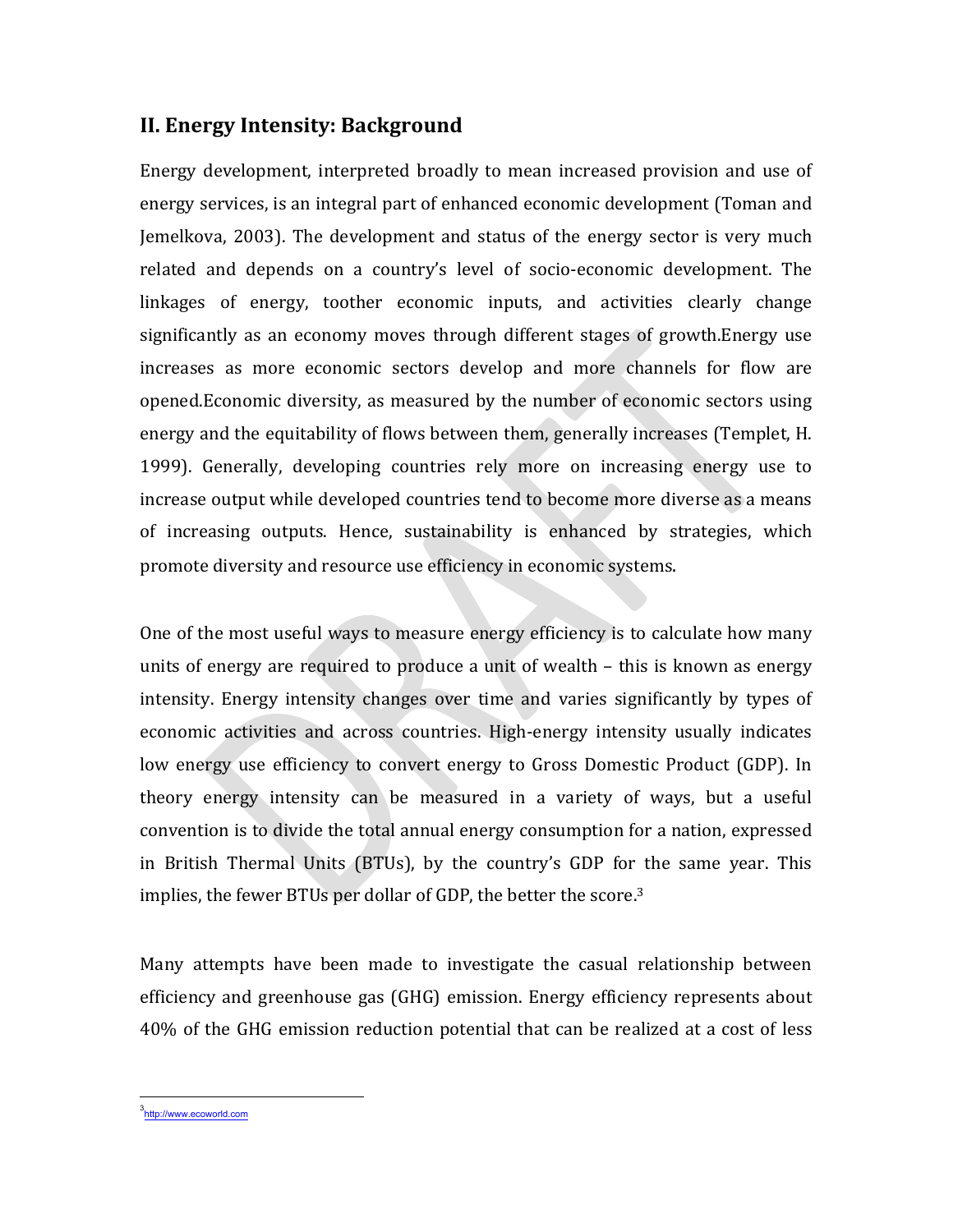than \$70 per metric ton of carbon dioxide equivalent<sup>4</sup>. Usually, it is an extremely attractive upfront investment that pays for itself over time, while providing the added benefits of reducing the cost energy and increasing the energy productivity of the economy. For instance, a new study on the U.S. industry energy-saving potential from 2010 to 2050, statesincreased adoption of energy efficient technologies as well as cogeneration and waste heat recovery systems by U.S. industry will reduce energy use by an additional 4.7 quadrillion  $BTU/y$  from business-as-usual scenario. These and other changes, such as energy changes due to fuel switching or to transformation in other sectors, can reduce projected energy use by  $27\%$ <sup>5</sup>.

Thus, the energy intensityis a determinant of products and services competitiveness since the energy they incorporate influence, sometimes in an appreciable measure, their production cost, depending on their energy-intensity<sup>6</sup>. Lower energy intensity, which usually indicates high-energy efficiency, can promote energy conservation and helps deliver the reduction of GHG emission with minimal costs. The decrease in energy intensity could be achieved by either using less energy to produce the same amount of commodities or by increasing the amount of commodities per energy unit. Energy prices, structural changes, technological advancement, as well as governmental policies are considered to be the main determinants that impact on energy intensity in the manufacturing sector.

Therefore, the improtance of this topic depends not only on in the necessity of cost savings in the sector, but also in the need to deal with the growing prices of energy resources casued by their scarcity, which ultimately impacts the market strucutre and competitiveness of the sector.

 <sup>4</sup> Pathways to a Low-Carbon Economy: Version 2 of the Global Greenhouse Gas Abatement Cost Curve

<sup>5</sup>U.S. Department of Energy. Annual Energy Outlook 2010, "Energy Prices by Sector and Source, United States, Reference Case: U.S. industry energy-saving potential, 2010–2050

<sup>6</sup>Krugman, P., Obstfeld, M. *International Competitiveness:* Theory and Policy, 8th edition, Addison Wesley, 2008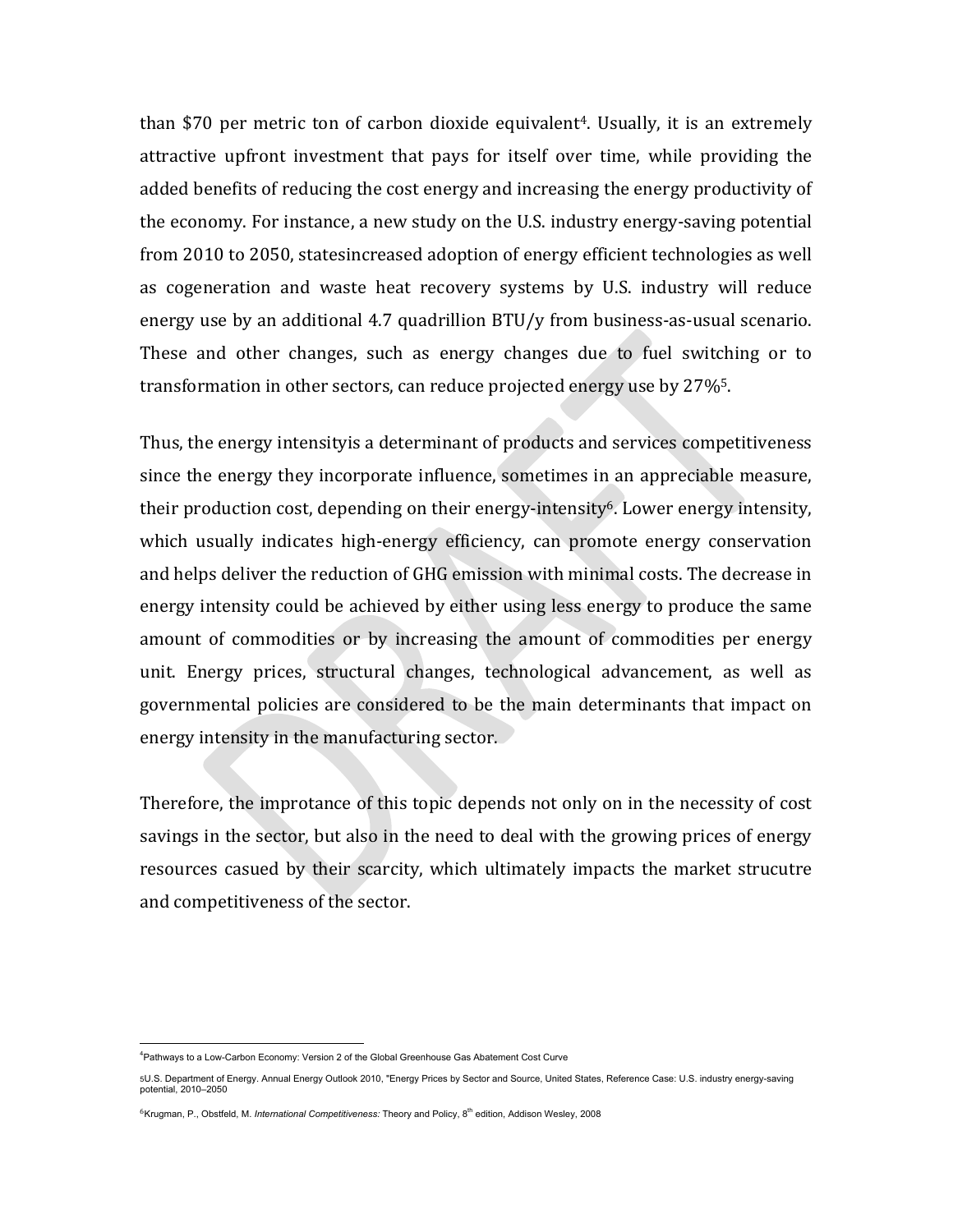## **III. Situation analysis of Ethiopian Industry Sector**

The industrial sector has long been considered the main engine of economic growth andstructural transformation (Prebisch and Singer, 1950). Many studies show that increased industrial energy efficiency is one of the most important routes to sustainable development, particularlycountries that have shown a renewed interest and started to transform into climate resilient green economy, like Ethiopia.

Ethiopia's Growth and Transformation Plan (GTP) is the first of a five-year plan to propel the country toward a climate resilient middle-income status by 2025. The GTP places special emphasis on agriculture and rural development, industry, infrastructure, social and human development, as well as democratization and good governance.This five-year economic plan has achieved high double-digit growth rates through government-led infrastructure expansion, commercial agriculture andthereby the industrial sector continued its stride with about 20% growth rate in the past GTP years. That will mean a significant shift towards industrialization.

The energy intensity of the Ethiopia industrial sub-sectors, registered as average throughout the GTP period and shown in Table 1, provides a conclusive picture of the country's positionin terms of energy intensity among selected countries in Africa and Europe. However, there are opportunities for energy savings through application of more advanced technologies and policies in a variety of commercial and industrial end uses.

|               | TDtu për Tear 2015 0.5. Donars finarkët Extitalisë Katës (f |          |          |          |          |
|---------------|-------------------------------------------------------------|----------|----------|----------|----------|
|               | 2010/11                                                     | 2011/12  | 2012/13  | 2013/14  | 2014/15  |
| Ethiopia      | 7364.75                                                     | 7850.34  | 7127.95  | 6815.22  | 7180.61  |
| Kenva         | 9561.98                                                     | 8816.62  | 8960.12  | 9553.04  | 9310.80  |
| <b>Zambia</b> | 15401.11                                                    | 13794.35 | 13929.58 | 13961.66 | 13896.48 |
| Egypt         | 25809.25                                                    | 27422.05 | 26665.19 | 25839.39 | 26716.14 |
| Germany       | 4656.236                                                    | 4717.25  | 4657.52  | 4773.27  | 4456.50  |
|               |                                                             |          |          |          |          |

Table 1: Energy Intensity - Total Primary Energy Consumption per Dollar of GDP  $(Rt)$ u per Year  $2015$  U.S. Dollars (Market Exchange Rates))

Source: EIA (2015), author analysis

A more efficient use of the energy has been the goal of GTP over the past five years. While specific efforts have had different degrees of success, the trend is clear: the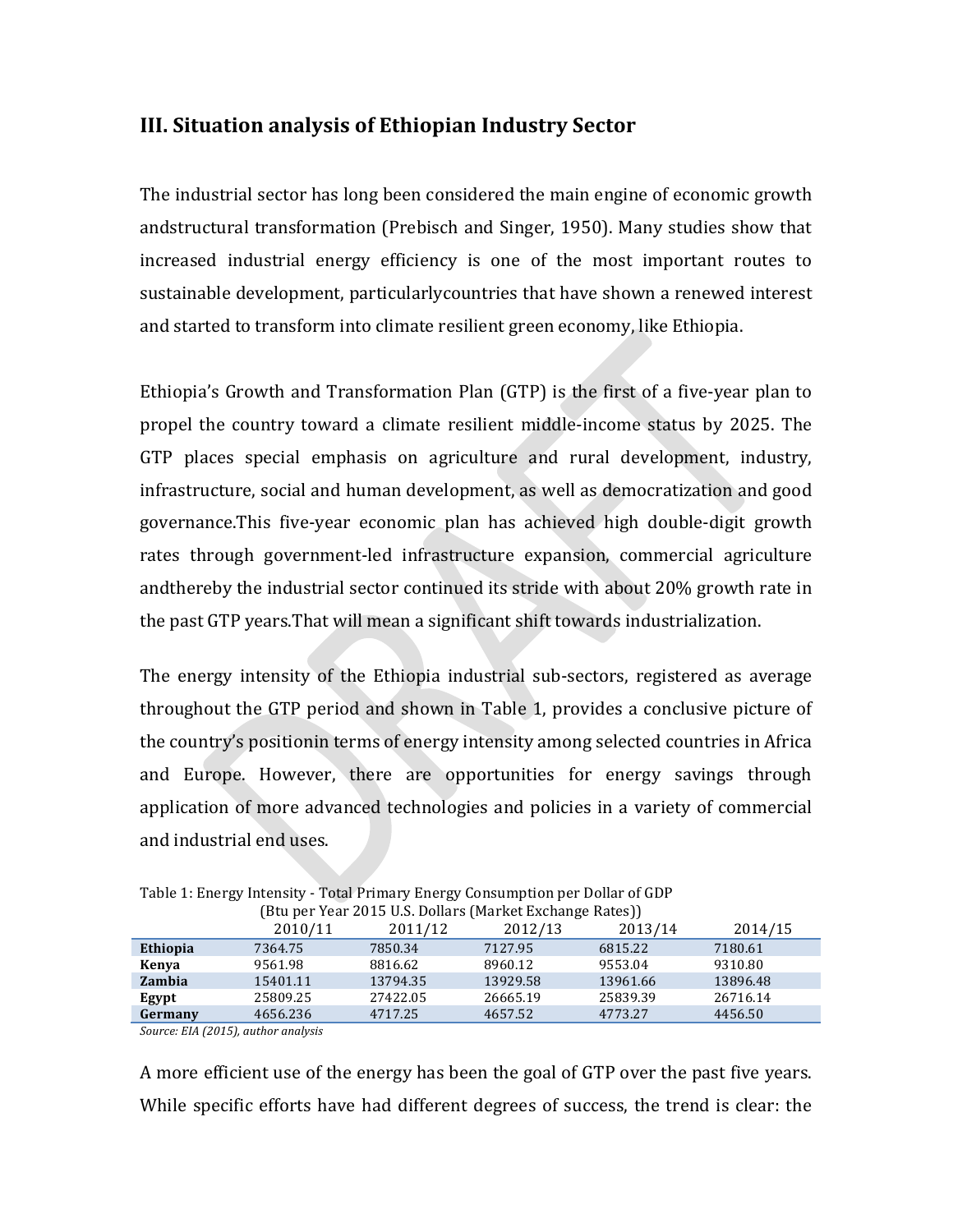Ethiopian economy has steadily improved its ability to produce more with less energy compared with some other African countries such as Zambia. Yet, this improvement has emerged unevenly and incomplete within the economy, consequently, net efficiency gains are falling short of their full potential. According to energy intensity ratio estimation, three sub-sectors of manufacturing sector appear to be high-energy intensive industries, i.e. the sub-sector of cement, steel as well as textile.

A closer look at sub-sectorial (cement, steel and textile) exposure in these high energy-intensive industries, classified based on Ethiopian Standard Industrial Classification (ESIC), provided in the table below confirms that there are strong positive correlation between Saving Potential (SP% GDP) and final energy consumption. 

Table 2: Energy Saving Potential: 2012/13

| High Energy-Intensive                                           | Annual energy saving potential |           | Values in Birr |
|-----------------------------------------------------------------|--------------------------------|-----------|----------------|
|                                                                 |                                | (MWh)     |                |
| <b>Cement Factory</b>                                           |                                | 15.432.20 | 58.444.970.00  |
| Steel Factory                                                   |                                | 773.00    | 426,740.80     |
| Textile Factory                                                 |                                | 5,211.90  | 3,988,592.45   |
| P P P P Q Q Q Q Q Q<br>$\cdot$ $\cdot$ $\cdot$<br>$\sim$ $\sim$ |                                |           |                |

Source: EEP (2013), author analysis

As can be seen in Table 2, during the year 2012/13, Ethiopia could reduce itsenergy consumption from these factories by 25% relative to the business as usual by only deploying capacitor banks in its industries. As a result, Ethiopia could save 21.5 GWh of end-use energy. This potential exists, but significant barriers impede the deployment of energy-efficient practices and technology, for instance information barriers, market failure, and lack of performance indicators and benchmarks has been mentioned by interviewees. Efficient waste management technologies are not widespread in these sub-sectors in most Ethiopian industries, in addition the use of modern technological equipment, computer-aided production planning and management systems and process automation technologies does not prevail much.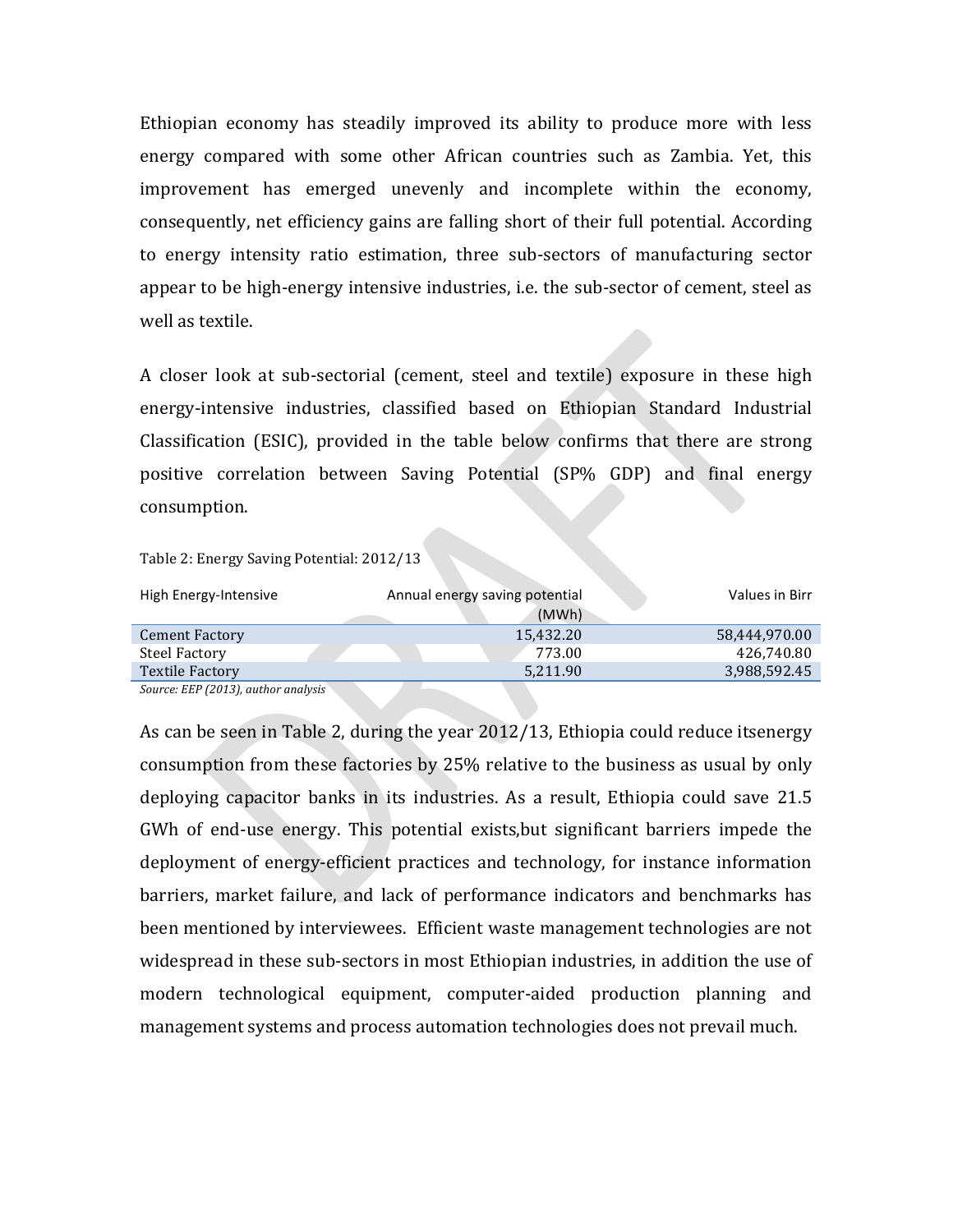The economic growth throughout the mentioned lapse of time also brought increase weight on the manufacturing industry's structure  $(13\%)$ . This suggests that energy will be of increasing relevance to these companies' cost structures and operating models in the years ahead.

There is no doubt that the Ethiopian industry sector is key to the country'sambitiousgrowth plan. However, costs pertaining to industrialization are the biggest factor that keeps Ethiopia's growth under-check. Otherwise, the abundant resources make the country ideal place for being a manufacturing hub/power houseand earn revenues than it does by exporting the raw material at a lower price.

Capturing the full potential over the next GTP-II would decrease the end-use energy consumption. Hence, big gains await these companies if they raise their energy productivity. 

## **IV.** Conclusion

Taking into consideration the growth of Ethiopia's economy dependency on energy resources, the paper provides an analysis of the relationships between energy intensity as determinat factor of the industrial competitiveness. The findings have revealed that the trends of energy intensity variation in Ethiopian industry sectors as a whole and despite significant progress towards industrialization, Ethiopia still has unsustainable consumption patterns of energy, as evidenced by high energyintensive industries competitiveness. Future industrial plant, constructed without optimal energy efficiency represents a lost opportunity to lock in lower energy consumption for years ahead. The experience of the developed economies in the other region holds valuable lessons for Ethiopia, and economies in transition in Africa in this regard.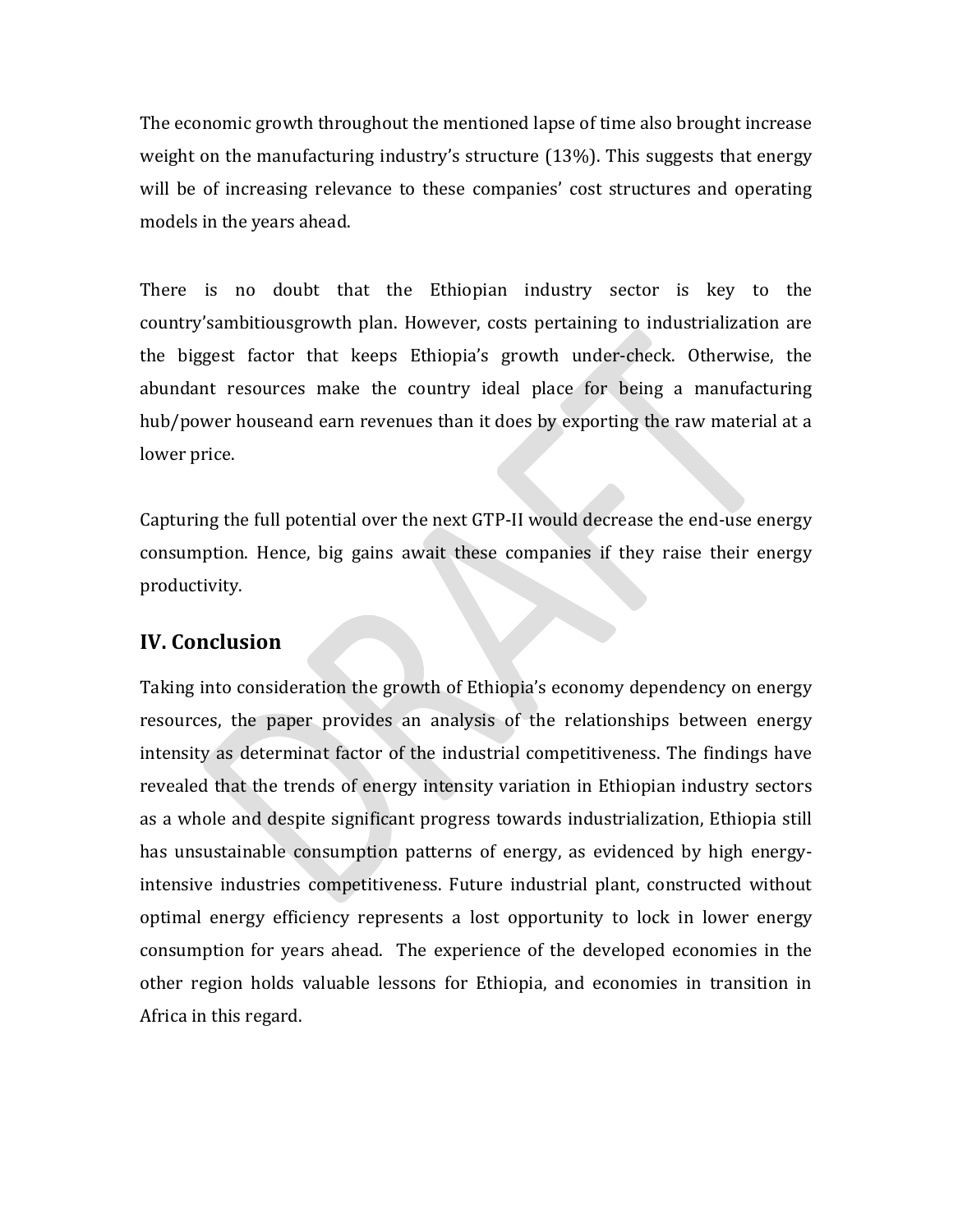There are also effects on the trade balance, not only when the energy is imported (fossile fuel), but also when it stems from the country's own resources, because thesurplus energy could be exported and achieve high prices on the subregionalpower pools.

The firms face strong incentives to respond to energy price changes by practicinginnovative ways of energy management with a view to increasing their profits (lowering overhead costs). This could gravitate to restructuring towards lower energy intensity and a higher value-addition. The energy intensity of Ethiopian GDP, although improving, continues to be several times higher than that of the developed countries. It is very obvious that big gains await Ethiopia if the country raisesits energy productivity.

In view of the current situation explained above, Ethiopian industrial sector, especially the high-energy intensive manufacturing industries, has to search for more efficient and productive ways of energy consumption. A key challenge for many firms infact is lack of accurate and flexiable performance indicators information and benchmarks.

To broaden the scope of this study, further research should therefore concentrate on a deeper analysis across the country and sector-specifics are advised. Nevertheless, the data available suggest that the energy intensities of Ethiopian industry sectors are more or less similar to those of comparable sectors in Africa. As such, there are unlikely to be significant adverse competitiveness impacts in terms of lost market share to competitors as a result of higher energy prices.